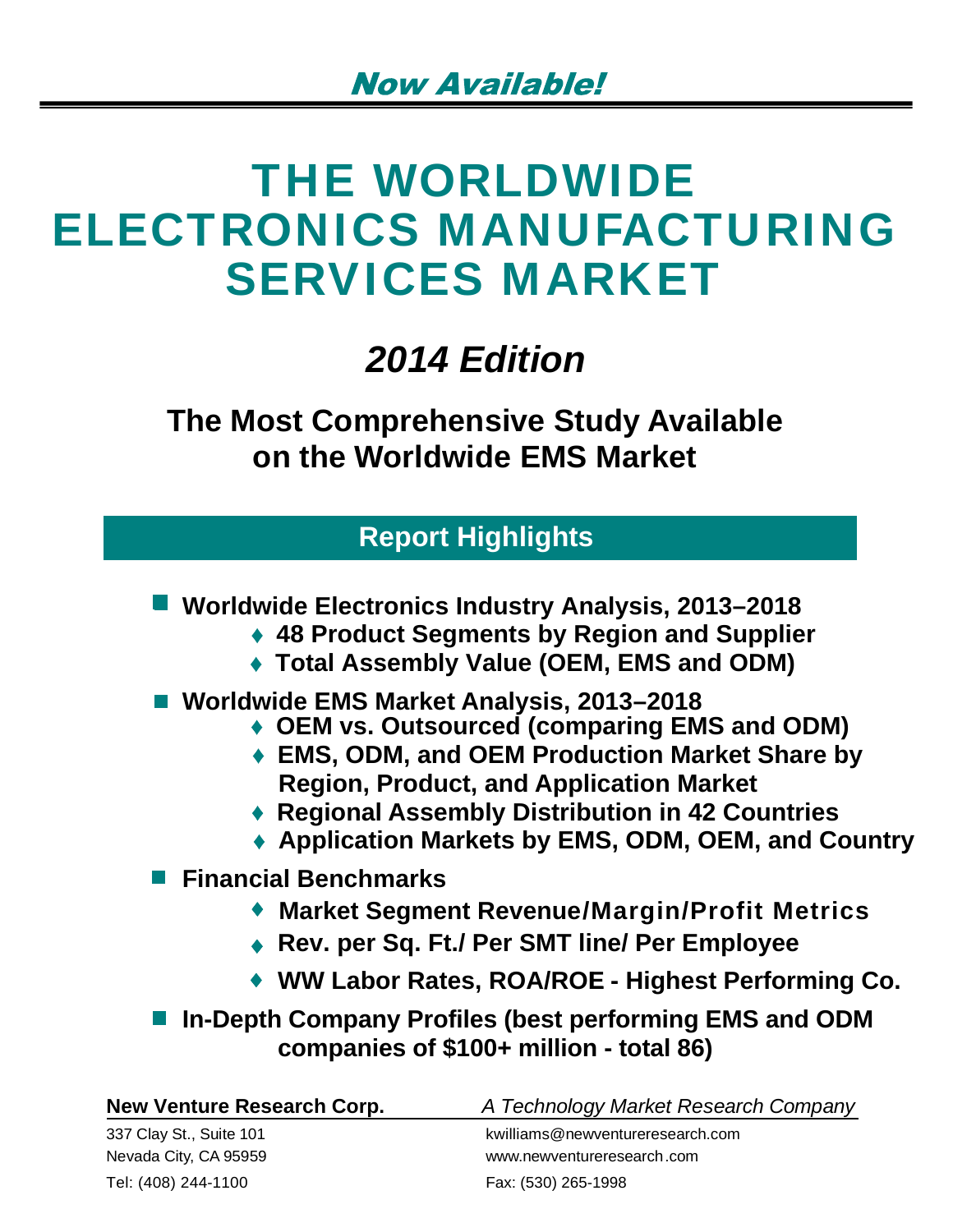### **Synopsis**

The worldwide electronics manufacturing services (EMS) market continued to expand in 2012 at a moderate rate of 1.6 percent from 2011, but 9.0 percent over the last five years. This follows an explosion of growth in 2010 of approximately 37 percent, and a very positive growth in 2011 of 11.3 percent. The industry continues to cycle based on inventory build-ups and supply chain anomolies.

**New Venture Research (NVR)** has followed this industry for over 20 years and is pleased to offer - *The Worldwide Electronics Manufacturing Services Market, 2014 Edition*—the most comprehensive market research report on the EMS industry. This report focuses on the leading players, market segments, total available market (TAM), and emerging manufacturing opportunities by product and country going forward.

The report begins with a forecast of the worldwide electronics assembly market in terms of cost of goods sold, thus providing a baseline for the manufacturing value of electronics products. This forecast is developed by looking at 48 individual product segments in the automotive, communications, computer/peripherals, consumer, industrial, medical, and aerospace and defense industries. **NVR** estimates that total electronics assembly value was \$1.1 trillion in 2012 and will grow to approximately \$1.5 trillion in 2017 – a 6.7 percent compounded annual growth rate. Fueled by this huge market, **NVR** believes that the EMS industry will grow from \$419 billion in 2012 to \$620 billion in 2017 (see figure).

To support this conclusion, the report analyzes the EMS industry in a variety of ways. First, the report reviews the total market for EMS and OEM electronics assembly by industry and product. Second, the report analyzes the EMS industry, including a breakdown of the market leaders and relative share by industry and region. Third, the market opportunity for emerging growth is presented by product and country. The most promising product manufacturing opportunities are analyzed and forecasted.

All of these products and markets are summarized from 2012–2017 in terms of EMS revenue, TAM revenue, and regional trends by country and cost. No other report gives such detail by country and product opportunity. This database is also sold in Excel format to allow for easy internal analysis of the critical data.

The report includes an EMS financial performance analysis and examines a variety of critical financial metrics for the best-performing companies. A chapter also details EMS mergers and acquisitions for the past few years and the impact on their growth of the industry.

The report concludes with profiles of selected EMS and ODM firms (85 companies) from all over the world. These reviews summarize the market focus of each company, its leading customers, and each company's financial performance statistics. The intent of these profiles is to serve as a global directory and competitive analysis tool.



*The Worldwide Electronics Manufacturing Services Market, 2014 Edition* is the product of hundreds of hours of research. The report sells for \$3995, with extra single-user licenses at \$350 (contact us concerning corporate licensing). This report is available in PDF format and is delivered by email. With the purchase of the report, an Excel spreadsheet of all data and tables may also be obtained for an additional \$850.

## **About the Author**

**Randall Sherman** is the president and principal analyst of New Venture Research Corp., a technology market research and business consulting firm focused on the EMS and OEM electronics manufacturing industries. Mr. Sherman has more than 25 years' experience in technology and business research. He began his career as a telecom network design engineer and holds an undergraduate degree in Astrophysics. He has held senior positions at various market research firms, including Creative Strategies, Frost and Sullivan, and BIS Strategic Decisions. Mr. Sherman holds an MSEE from the University of Colorado and an MBA from the Edinburgh School of Business.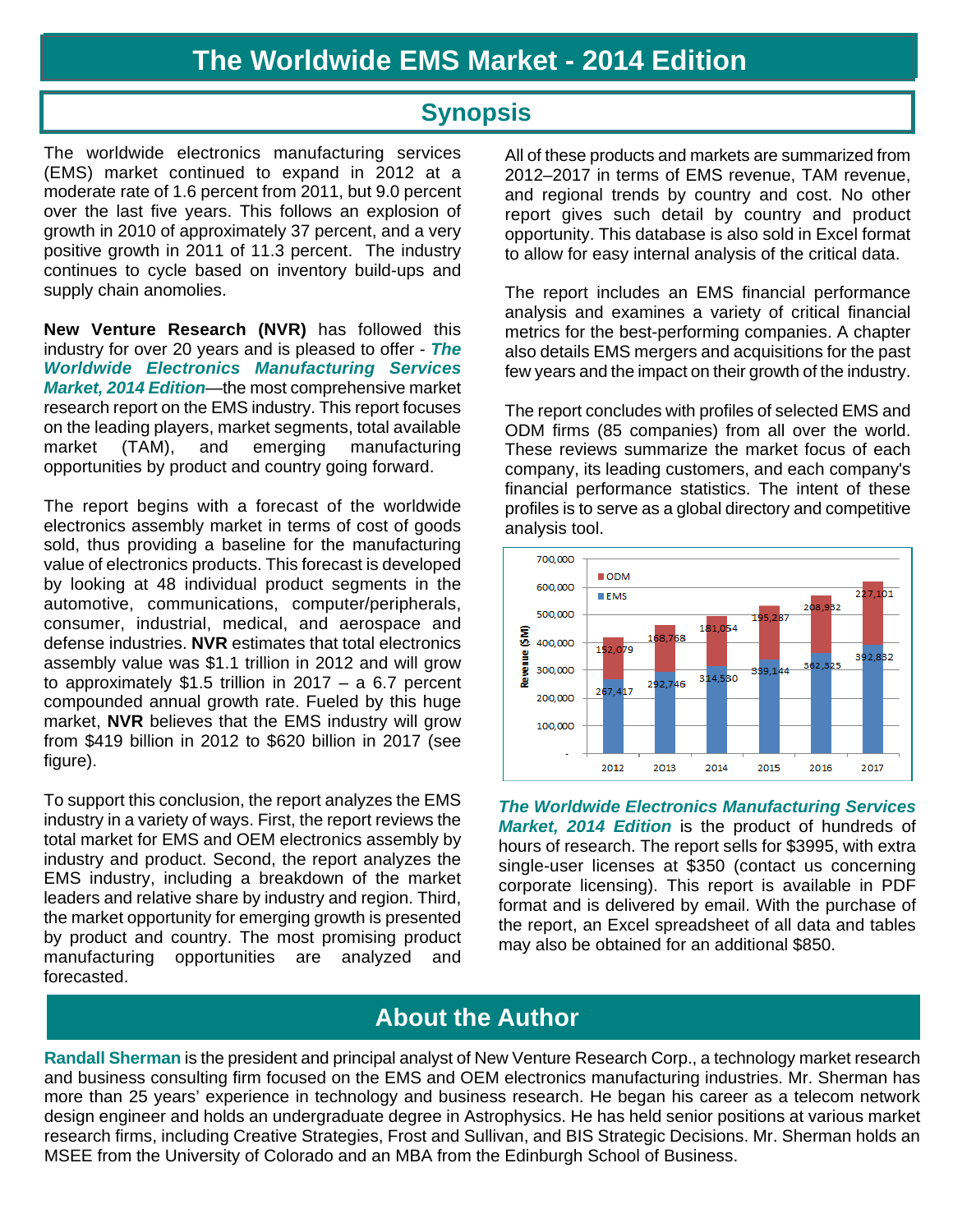## **Table of Contents**

#### **Chapter 1: Introduction**

**Objectives Organization Methodology**

#### **Chapter 2: Executive Summary**

**Worldwide Market Forecast Regional Market Share Application Market Share EMS Market Share EMS Performance**

#### **Chapter 3: Worldwide Electronics Industry**

#### **Forecast, 2013 - 2018**

**Overview World Economic Outlook Summary Forecast Product Forecasts Communications Computers Consumer Industrial Medical Automotive Aviation, Defense, Other Transportation**

#### **Chapter 4: EMS Industry Structure, 2013**

**The Worldwide OEM Market for Electronic Products Manufacturing Sources for Electronics Products OEM Market by Market Segment EMS Market by Manufacturing Source (OEM, EMS) EMS Statistics by Company Size Regional Production Market Share Americas EMEA APAC Industry Production by Market Share (48 products) Communications Computer Consumer Industrial Medical Automotive Commercial Aviation Military/Defense, Other Transportation Worldwide EMS Supplier Market Share**

#### **Chapter 5: Industry Forecast, 2013-2018**

**Worldwide OEM Market for all Electronic Products Manufacturing Source for Electronics Assembly OEM Market by Market Segment EMS Market by Production Source (OEM, EMS) Regional Production Share by Country/Segment Product Application Forecast (EMS, ODM) Total WW Available Market by Product**

#### **Chapter 6: Financial Benchmarks**

#### **Overview**

**Financial Performance Benchmarks 5-Year Sales Growth Net Income Averages Gross Margin by Market Segment Return on Assets (Ave./Leaders) Return on Equity (Ave./Leaders) Revenue per Employee (Ave./Leaders) Revenue per Square Foot Other Performance Metrics Earnings per Share Growth (Ave./Leaders) Average Base Wage Rates by Country Summary Performance Rankings by Leading Supplier** 

#### **Chapter 7: Mergers and Acquisitions**

**Past Activity, 2008 - 2013 - Largest and Best Deals Acquisition Classes and Valuations OEM Divestment Opportunities by Region**

#### **Chapter 8: Company Profiles of Leading Suppliers**

**3CEMS Ability Accellent Accton Alco ALL CIRCUITS AmTRAN ASTEEL/FLASH Ayshire Benchmark Beyonics Celestica Cicor Compal Electronics Lite-On Computime Connect Creation Delta Electronics D-Link Di-Nikko DRS Ducommun Elite EliteGroup Enics EOLANE ESCATEC Fabrinet Fittec Flextronics**

**Foxconn-Hon Hai GigaByte Gigatek Global Brands Hana IEC Electronics IMI Inventec Jabil KeyTronicEMS Kimball Kitron LACROIX MC ASSEMBLY Micro-Star MiTAC Nam Tai New Kinpo Neways Nippon Mfg. NOTE OnCore OSE PartnerTech PCI Pegatron PKC Plexus Providence**

**Qisda Quanta Sanmina-SCI Scanfil Selcom Shenzhen Kaifa SigmaTron SIIX SMTC Sparton SMT Technology Sumitronics SMTH SVI Tatung Topscom TPV TT Electronics UMC USI Venture VIDEOTON V.S. Industry VTech Wistron WKK Wong's Zollner**